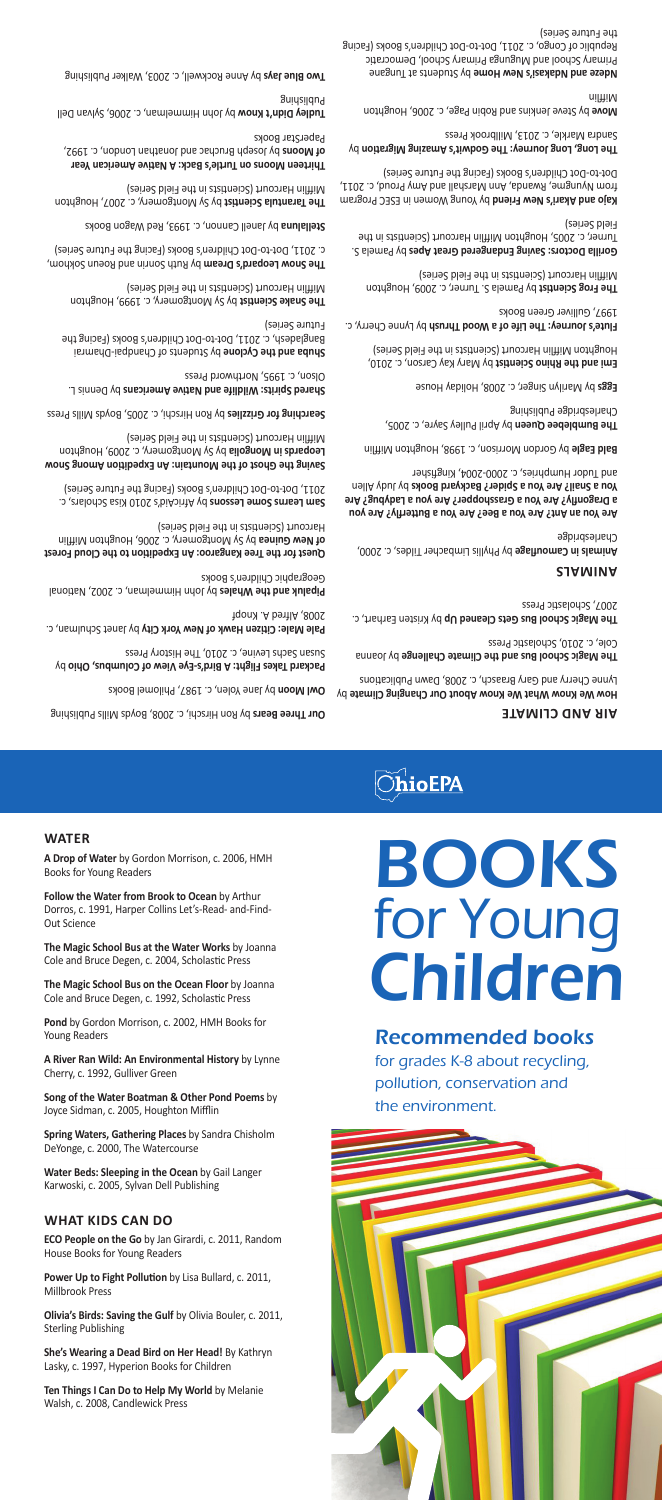#### **Air and Climate**

**How We Know What We Know About Our Changing Climate** by Lynne Cherry and Gary Braasch, c. 2008, Dawn Publications

**The Magic School Bus and the Climate Challenge** by Joanna Cole, c. 2010, Scholastic Press

**The Magic School Bus Gets Cleaned Up** by Kristen Earhart, c. 2007, Scholastic Press

# **Animals**

**Animals in Camouflage** by Phyllis Limbacher Tildes, c. 2000, Charlesbridge

**Are You an Ant? Are You a Bee? Are You a Butterfly? Are you a Dragonfly? Are You a Grasshopper? Are you a Ladybug? Are You a Snail? Are You a Spider? Backyard Books** by Judy Allen and Tudor Humphries, c. 2000-2004, Kingfisher

**Bald Eagle** by Gordon Morrison, c. 1998, Houghton Mifflin

**The Bumblebee Queen** by April Pulley Sayre, c. 2005, Charlesbridge Publishing

**Eggs** by Marilyn Singer, c. 2008, Holiday House

**Emi and the Rhino Scientist** by Mary Kay Carson, c. 2010, Houghton Mifflin Harcourt (Scientists in the Field Series)

**Flute's Journey: The Life of a Wood Thrush** by Lynne Cherry, c. 1997, Gulliver Green Books

**The Frog Scientist** by Pamela S. Turner, c. 2009, Houghton Mifflin Harcourt (Scientists in the Field Series)

**Gorilla Doctors: Saving Endangered Great Apes** by Pamela S. Turner, c. 2005, Houghton Mifflin Harcourt (Scientists in the Field Series)

**Kajo and Akari's New Friend** by Young Women in ESEC Program from Nyungme, Rwanda, Ann Marshall and Amy Proud, c. 2011, Dot-to-Dot Children's Books (Facing the Future Series)

**The Long, Long Journey: The Godwit's Amazing Migration** by Sandra Markle, c. 2013, Millbrook Press

**Move** by Steve Jenkins and Robin Page, c. 2006, Houghton **Mifflin** 

**Ndeze and Ndakasi's New Home** by Students at Tungane Primary School and Mugunga Primary School, Democratic Republic of Congo, c. 2011, Dot-to-Dot Children's Books (Facing the Future Series)

**Our Three Bears** by Ron Hirschi, c. 2008, Boyds Mills Publishing

**Owl Moon** by Jane Yolen, c. 1987, Philomel Books

**Packard Takes Flight: A Bird's-Eye View of Columbus, Ohio** by Susan Sachs Levine, c. 2010, The History Press

**Pale Male: Citizen Hawk of New York City** by Janet Schulman, c. 2008, Alfred A. Knopf

**Pipaluk and the Whales** by John Himmelman, c. 2002, National Geographic Children's Books

**Quest for the Tree Kangaroo: An Expedition to the Cloud Forest of New Guinea** by Sy Montgomery, c. 2006, Houghton Mifflin Harcourt (Scientists in the Field Series)

**Sam Learns Some Lessons** by AfricAid's 2010 Kisa Scholars, c. 2011, Dot-to-Dot Children's Books (Facing the Future Series)

**Saving the Ghost of the Mountain: An Expedition Among Snow Leopards in Mongolia** by Sy Montgomery, c. 2009, Houghton Mifflin Harcourt (Scientists in the Field Series)

**Searching for Grizzlies** by Ron Hirschi, c. 2005, Boyds Mills Press

**Shared Spirits: Wildlife and Native Americans** by Dennis L. Olson, c. 1995, Northword Press

**Shuba and the Cyclone** by Students of Chandpai-Dhamrai Bangladesh, c. 2011, Dot-to-Dot Children's Books (Facing the Future Series)

**The Snake Scientist** by Sy Montgomery, c. 1999, Houghton Mifflin Harcourt (Scientists in the Field Series)

**The Snow Leopard's Dream** by Ruth Sonrin and Roeun Sokhom, c. 2011, Dot-to-Dot Children's Books (Facing the Future Series)

**Stellaluna** by Janell Cannon, c. 1993, Red Wagon Books

**The Tarantula Scientist** by Sy Montgomery, c. 2007, Houghton Mifflin Harcourt (Scientists in the Field Series)

**Thirteen Moons on Turtle's Back: A Native American Year of Moons** by Joseph Bruchac and Jonathan London, c. 1992, PaperStar Books

**Tudley Didn't Know** by John Himmelman, c. 2006, Sylvan Dell Publishing

**Two Blue Jays** by Anne Rockwell, c. 2003, Walker Publishing